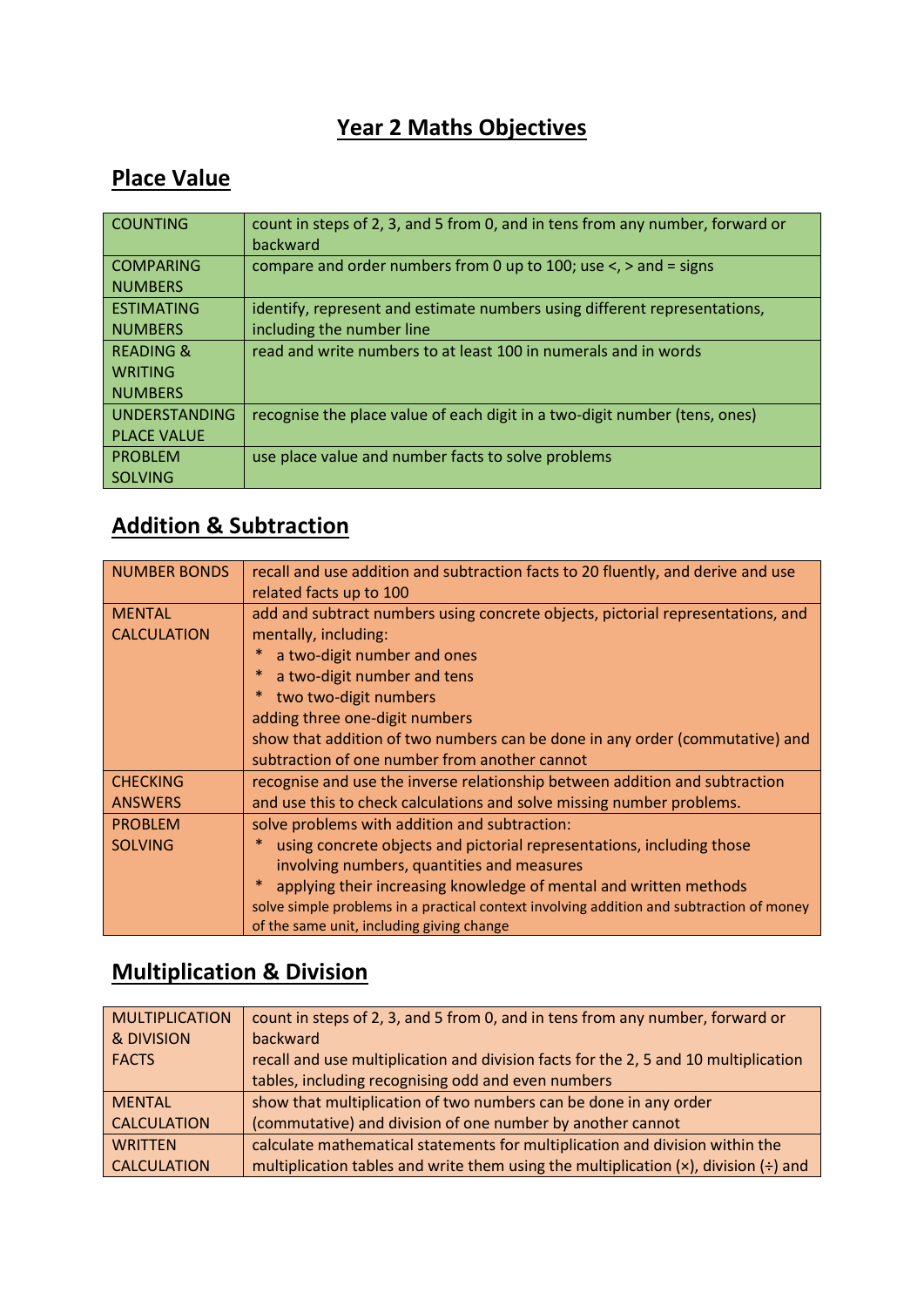|                | equals $(=)$ signs                                                             |
|----------------|--------------------------------------------------------------------------------|
| <b>PROBLEM</b> | solve problems involving multiplication and division, using materials, arrays, |
| SOLVING        | repeated addition, mental methods, and multiplication and division facts,      |
|                | including problems in contexts                                                 |

### **Algebra**

| <b>EQUATIONS</b> | recognise and use the inverse relationship between addition and subtraction      |
|------------------|----------------------------------------------------------------------------------|
|                  | and use this to check calculations and missing number problems.                  |
|                  | recall and use addition and subtraction facts to 20 fluently, and derive and use |
|                  | related facts up to 100                                                          |
| <b>SEQUENCES</b> | compare and sequence intervals of time                                           |
|                  | order and arrange combinations of mathematical objects in patterns               |

# **Fractions (including decimals & percentages)**

| <b>COUNTING IN</b>      | Pupils should count in fractions up to 10, starting from any number and using     |
|-------------------------|-----------------------------------------------------------------------------------|
| <b>FRACTIONAL STEPS</b> | the 1/2 and 2/4 equivalence on the number line                                    |
| <b>RECOGNISING</b>      | recognise, find, name and write fractions 1/3, 1/4, 2/4 and 3/4 of a length,      |
| <b>FRACTIONS</b>        | shape, set of objects or quantity                                                 |
| <b>EQUIVALENCE</b>      | write simple fractions e.g. $1/2$ of 6 = 3 and recognise the equivalence of $2/4$ |
|                         | and $1/2$ .                                                                       |
|                         | MUST: Recognise that two halves make one whole.                                   |
|                         | SHOULD: Recognise that four quarters make one whole.                              |
|                         | COULD: Begin to recognise that two quarters and one half are equivalent           |

### **Geometry: Position & Direction**

| POSITION,              | use mathematical vocabulary to describe position, direction and movement      |
|------------------------|-------------------------------------------------------------------------------|
| <b>DIRECTION &amp;</b> | including movement in a straight line and distinguishing between rotation as  |
| <b>MOVEMENT</b>        | a turn and in terms of right angles for quarter, half and three-quarter turns |
|                        | (clockwise and anti-clockwise)                                                |
| <b>PATTERN</b>         | order and arrange combinations of mathematical objects in patterns and        |
|                        | sequences                                                                     |

## **Geometry: Properties of shape**

| <b>IDENTIFYING</b><br><b>SHAPES &amp; THEIR</b><br><b>PROPERTIES</b> | identify and describe the properties of 2-D shapes, including the number of<br>sides and line symmetry in a vertical line<br>identify and describe the properties of 3-D shapes, including the number of<br>edges, vertices and faces<br>identify 2-D shapes on the surface of 3-D shapes, [for example, a circle on a<br>cylinder and a triangle on a pyramid] |
|----------------------------------------------------------------------|-----------------------------------------------------------------------------------------------------------------------------------------------------------------------------------------------------------------------------------------------------------------------------------------------------------------------------------------------------------------|
| <b>COMPARING &amp;</b><br><b>CLASSIFYING</b>                         | compare and sort common 2-D and 3-D shapes and everyday objects                                                                                                                                                                                                                                                                                                 |

#### **Measurement**

| COMPARING & | $\vert$ compare and order lengths, mass, volume/capacity and record the results |
|-------------|---------------------------------------------------------------------------------|
|-------------|---------------------------------------------------------------------------------|